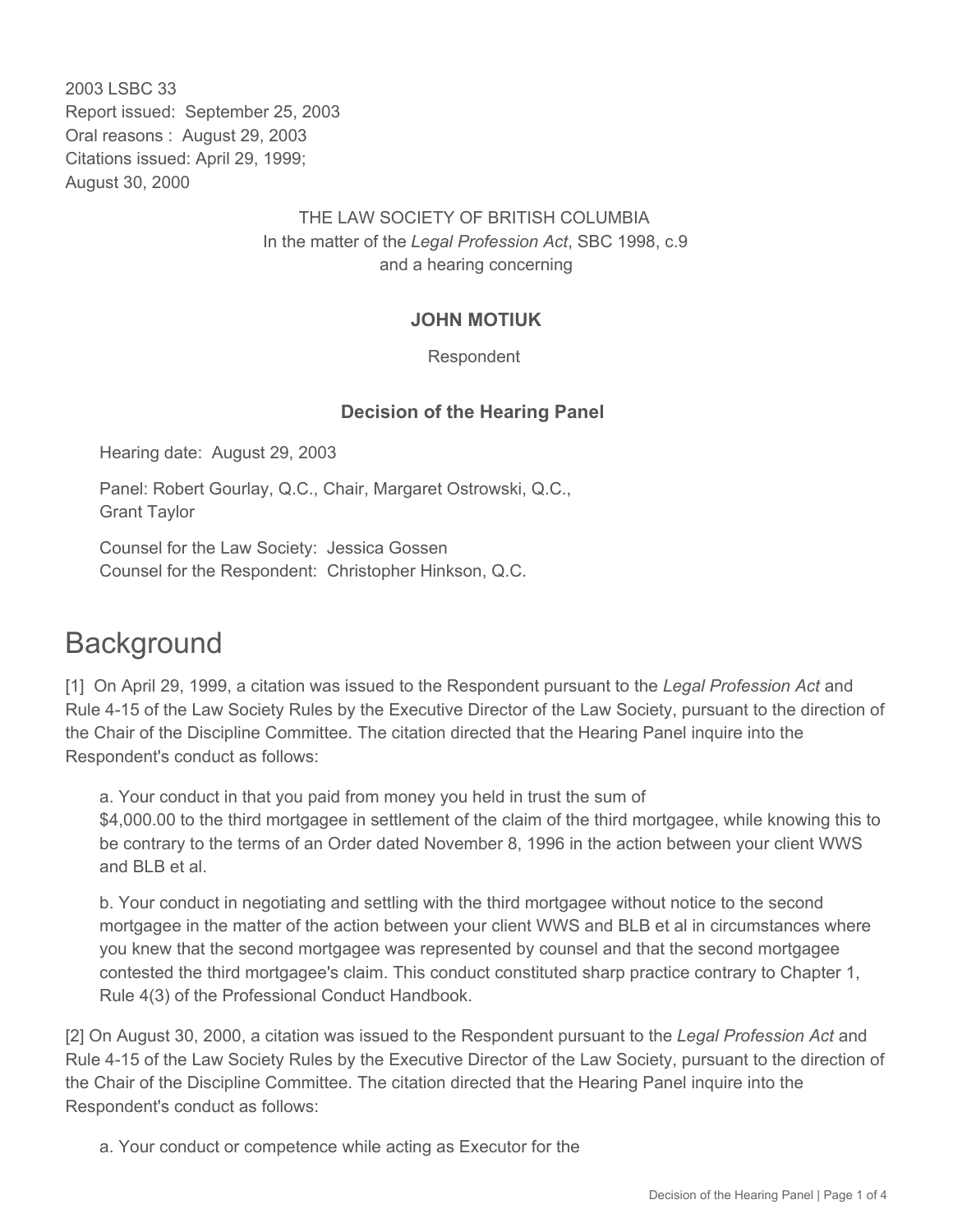Glasspool Estate by:

i. charging legal fees to the Estate when you knew or ought to have known you were not entitled to do so;

ii. charging both legal and executor's fees for the same services when you knew you were not entitled to do so;

iii. inadequately advising the Beneficiaries of the Estate as to your entitlement to charge for Executor's fees;

iv. failing to advise the said Beneficiaries to obtain independent legal advice before agreeing to payment of Executor's fees;

v. appropriating Executor's fees prior to obtaining the approval of the Beneficiaries, which approval was not properly, if at all, obtained; and

vi. billing excessively by:

(1) billing Executor's fees based on an inflated values of the gross value of the Estate;

(2) billing Executor's fees at a higher percentage rate than could be justified given the simplicity of the Estate; and

(3) billing legal fees based on a percentage of the gross value of the Estate which amount was unjustified given the simplicity of the Estate.

b. Your conduct or competence while acting as Executor for the Jaric Estate by:

i. charging legal fees to the Estate when you knew or ought to have known you were not entitled to do so;

ii. charging both legal and executor's fees for the same services when you knew you were not entitled to do so;

iii. inadequately advising the Beneficiaries of the Estate as to your entitlement to charge for Executor's fees;

iv. failing to advise the said Beneficiaries to obtain independent legal advice before agreeing to payment of Executor's fees;

v. appropriating Executor's fees prior to obtaining the approval of the Beneficiaries, which approval was not properly, if at all, obtained.

c. Your conduct or competence while acting as Executor for the Weigand Estate:

i. charging legal fees to the Estate when you knew or ought to have known you were not entitled to do so;

ii. charging both legal and executor's fees for the same services when you knew you were not entitled to do so;

iii. inadequately advising the Beneficiaries of the Estate as to your entitlement to charge for Executor's fees;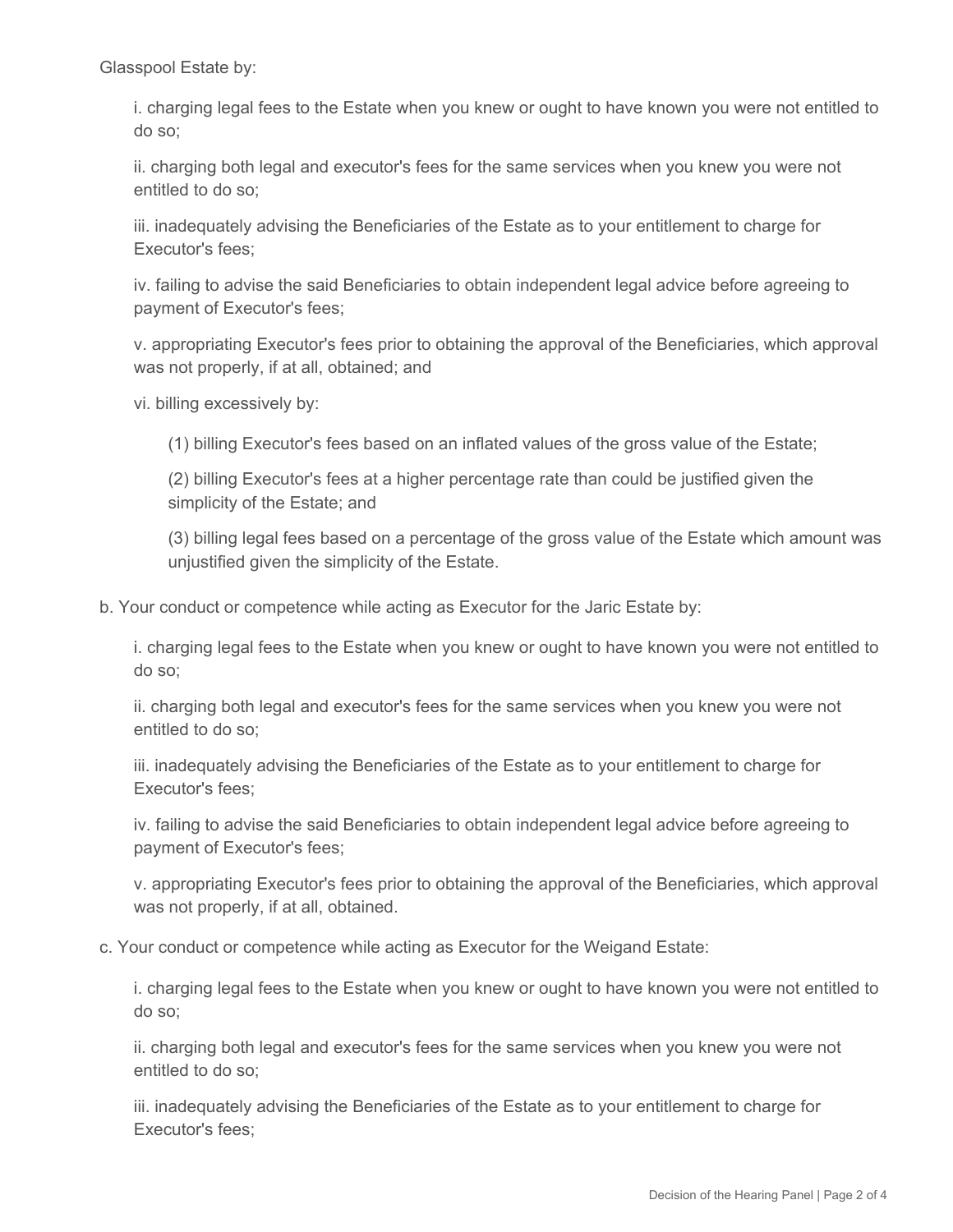iv. failing to advise the said Beneficiaries to obtain independent legal advice before agreeing to payment of Executor's fees;

v. appropriating Executor's fees prior to obtaining the approval of the Beneficiaries, which approval was not properly, if at all, obtained; and

vi. billing excessively by:

(1) billing Executor's fees based on an inflated values of the gross value of the Estate;

(2) billing Executor's fees at a higher percentage rate than could be justified given the simplicity of the Estate; and

(3) billing legal fees based on a percentage of the gross value of the Estate which amount was unjustified given the simplicity of the Estate.

d. Your conduct or competence while acting as Executor for the Brown Estate by:

i. charging legal fees based on a percentage of the gross value of the Estate which amount was excessive given the simplicity of the Estate; and

ii. charging both legal and executor's fees for the same services when you knew you were not entitled to do so.

e. Your conduct or competence while acting as Executor for the Voykin Estate in that you rendered an account which did not comply with Rule 3-56 and Rule 3-57 of the Law Society Rules.

f. Your conduct or competence in acting for Harmander S. Manhas by:

i. failing to follow your client's instructions; and

ii. improperly withholding trust funds owed to your client by attempting to impose an agreement that, as a condition of returning the funds, your client would withdraw his complaint about you to the Law Society.

g. Your conduct or competence in taking deductions from the salary of an employee, namely Christie Friesen, and failing to remit the money deducted to the appropriate authorities.

[3] The Respondent acknowledged proper service of the citations pursuant to Rule 4-15 of the Law Society Rules.

[4] These citations come before this Panel as a conditional admission of a disciplinary violation and consent to specified disciplinary action pursuant to Rule 4-22. The Respondent admits that the allegations contained in the Schedules to the citation are proven and that they constitute professional misconduct. The Respondent has consented to the following disciplinary action:

Upon his application to be relieved of his undertaking not to practise law, he will be required to appear before a Board of Examiners, to be appointed by the Practice Standards Committee, in order that he satisfy the Board of his fitness to practice.